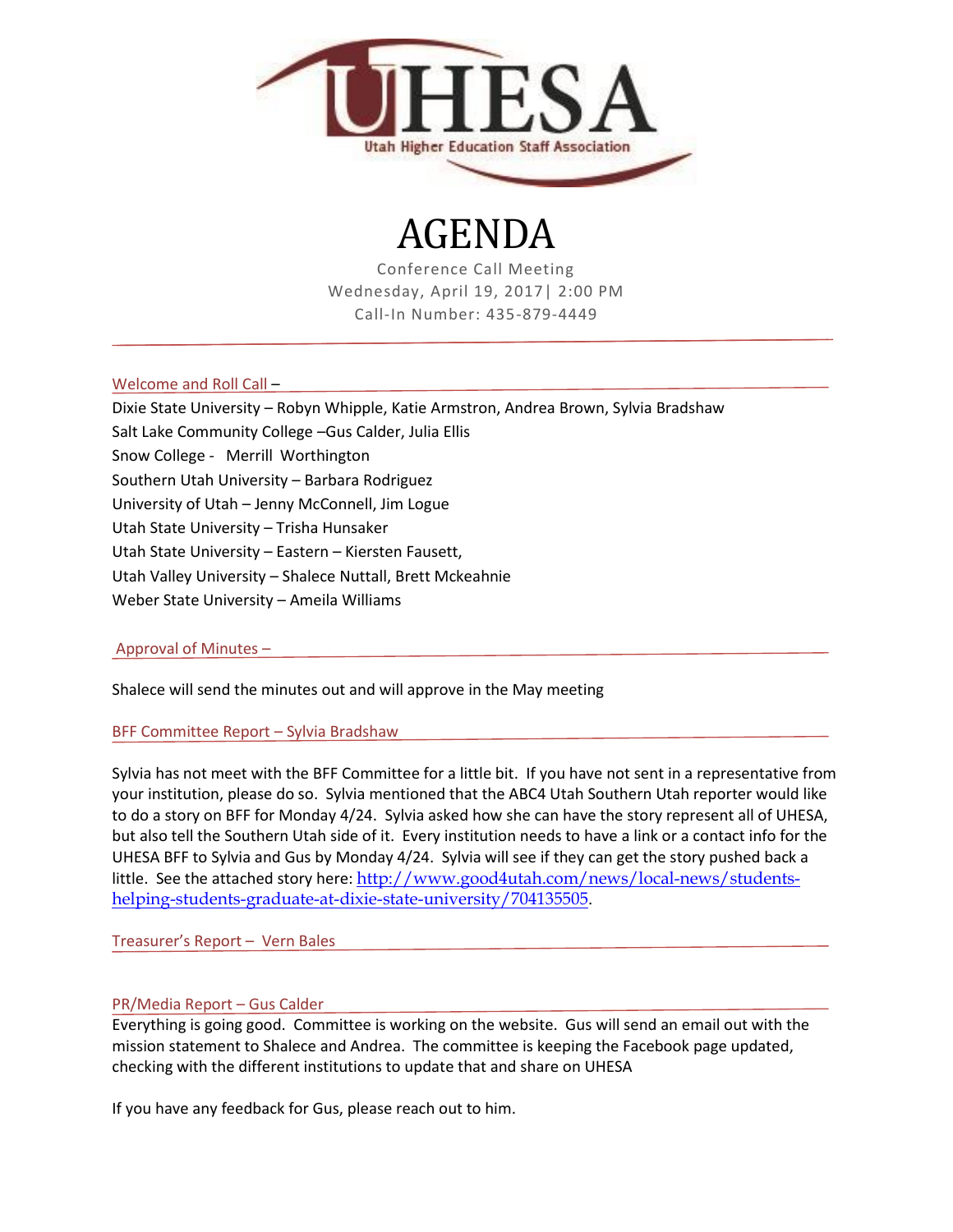We had some issues with the March meeting and technology. We ended up using Google hangouts. Andrea asked the following questions: How did it go? Do we do it again? What can we do better? What else can we do?

Feedback from Jim, went generally well, had some audio issues, needed to share the PowerPoint through the hangout rather than the camera. Jenny had some issues logging in, but was unable to do so. Would recommend a better resource. Need to plan ahead of time for a worst case scenario and let everyone know of the options before hand. Plan for worst case scenario.

Those attended in person: Andrea will reach out to Dylan to get a copy of the PowerPoint he presented. Gus likes the speaker, nice to have an informative side of things, and how to grow. Also to have fun as well.

Visits for next year July-SUU Sept. 14-Weber in conjunction with Board of Regents (Andrea will talk with Weber about this) March-UVU July-Snow

Everyone enjoyed doing the meeting in conjunction with the regents meeting. Regents meeting at Weber, Sept. 14. Agenda would be to have a speaker, attend the regents meeting, then UHESA business.

Merrill will look at meeting in July. Shalece is good for meeting at UVU in March. Look into dates and feasibility. Will talk about this in our next meeting.

### July Conference Planning – Stuart and Barbara

Shalece will send out a link with an form for planning. Some institutions will have not yet have it elected. UVU, DIXIE, WEBER, UofU will have elections for the President-Elect in May, USU and Snow will be electing in June, USU-E and SLCC president elect is done (PP and PRES)

Form will include questions

- Plays-Attend a play in conjunction with the Utah Shakespearean Festival
- Hiking-optional or teambuilding activity

Business Items at conference

- Best Practices Document (UHESA)
- Document Storage and Sharing (UHESA) how is the best way to share the information. Available to institutions but not public (procedures vs. constitution and bylaws)
- Hotel block? This is on the survey. Will need two nights at least, Wednesday and Thursday. She will look into dorms as well. This is a tight time with Shakespeare and tourist season. Approximately 20-30 people

Two people from each institution are included in the dues. If an institution sends more, there is a charge for additional members brought down.

Thursday would start between 8:30-9 Ending Friday 2.